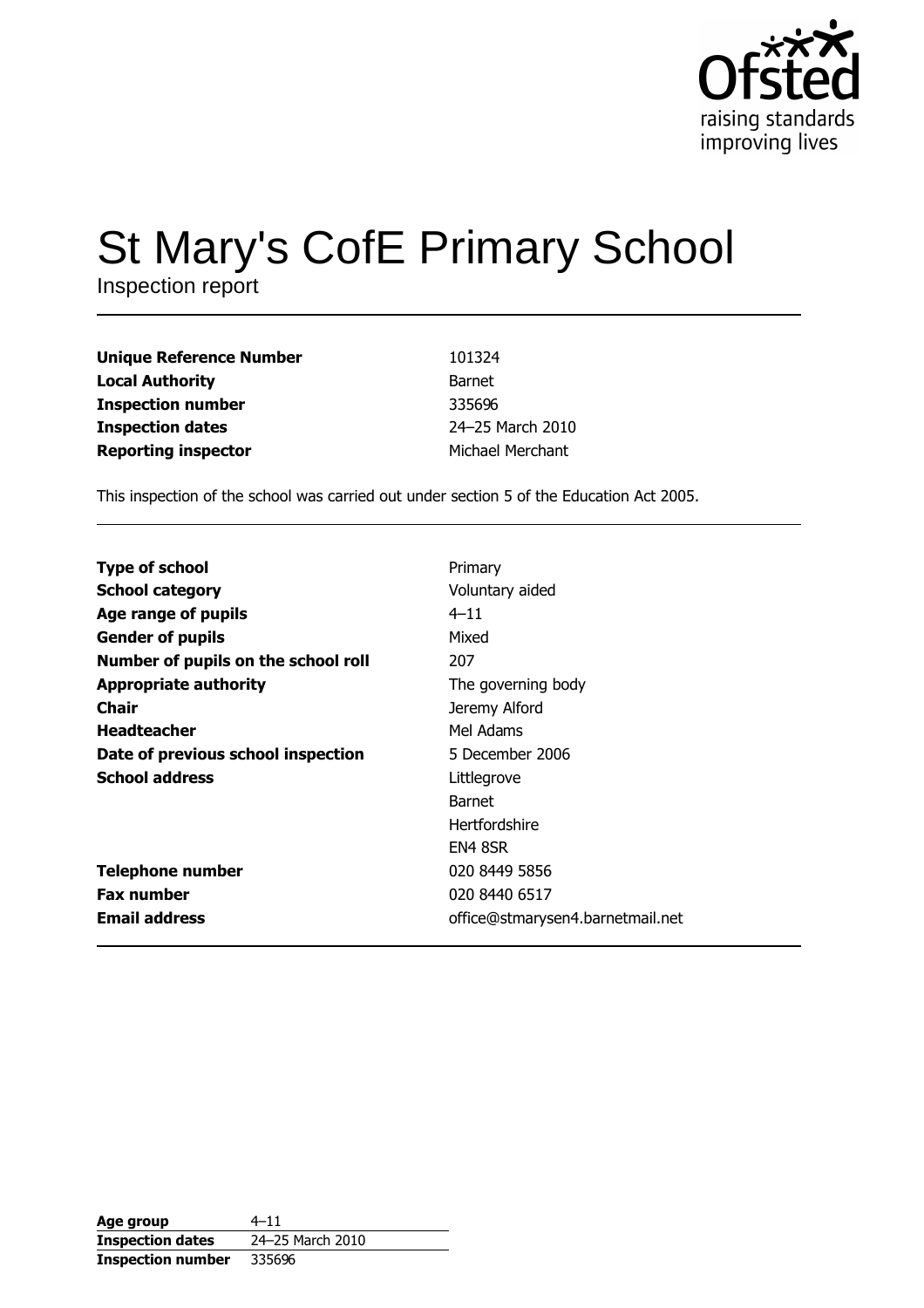The Office for Standards in Education, Children's Services and Skills (Ofsted) regulates and inspects to achieve excellence in the care of children and young people, and in education and skills for learners of all ages. It regulates and inspects childcare and children's social care, and inspects the Children and Family Court Advisory Support Service (Cafcass), schools, colleges, initial teacher training, work-based learning and skills training, adult and community learning, and education and training in prisons and other secure establishments. It rates council children's services, and inspects services for looked after children, safequarding and child protection.

Further copies of this report are obtainable from the school. Under the Education Act 2005, the school must provide a copy of this report free of charge to certain categories of people. A charge not exceeding the full cost of reproduction may be made for any other copies supplied.

If you would like a copy of this document in a different format, such as large print or Braille, please telephone 08456 404045, or email enquiries@ofsted.gov.uk.

You may copy all or parts of this document for non-commercial educational purposes, as long as you give details of the source and date of publication and do not alter the documentation in any way.

Royal Exchange Buildings St Ann's Square Manchester M2 7LA T: 08456 404045 Textphone: 0161 618 8524 E: enquiries@ofsted.gov.uk W: www.ofsted.gov.uk © Crown copyright 2010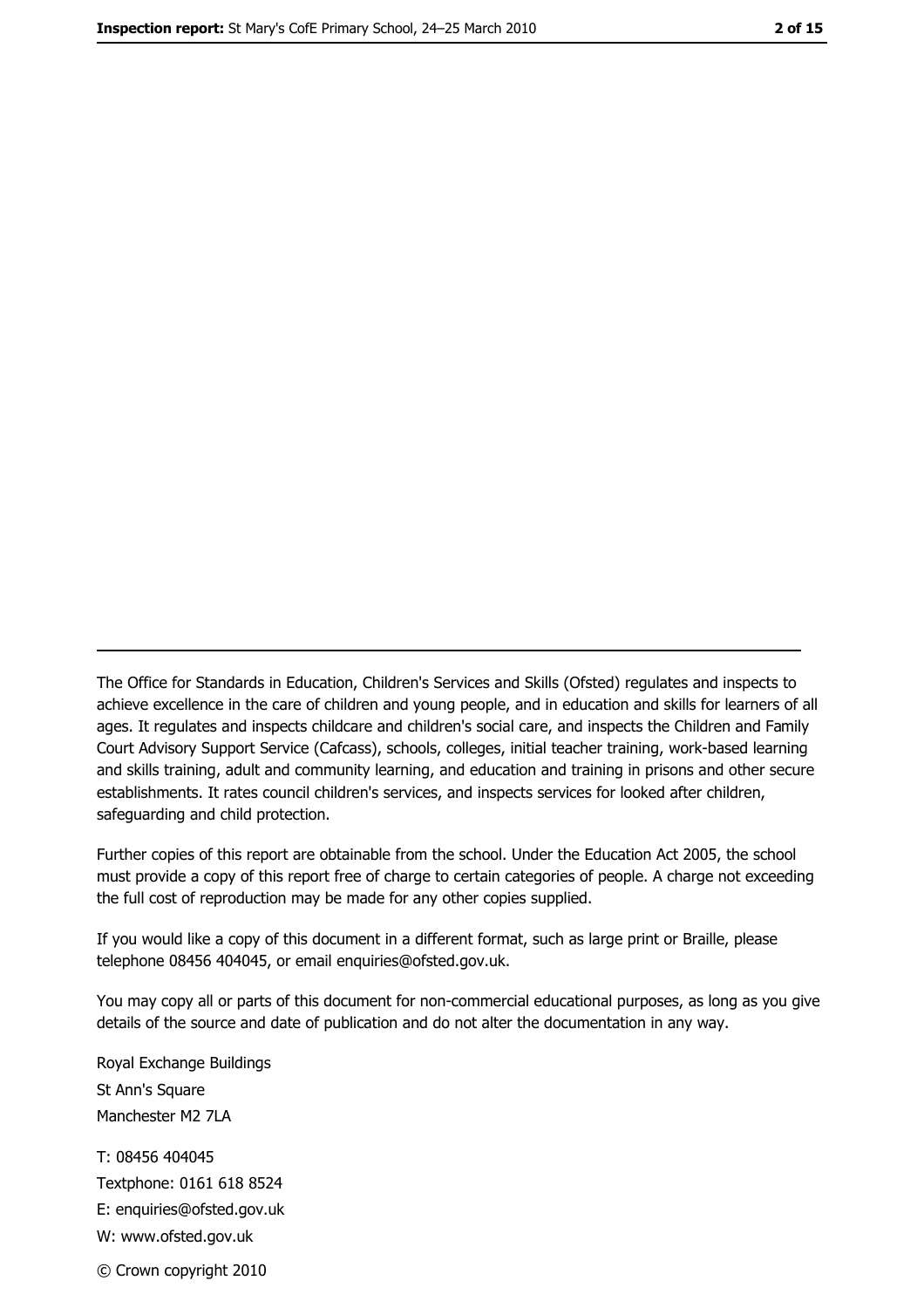# **Introduction**

This inspection was carried out by three additional inspectors. The inspectors visited 14 lessons and observed nine teachers. They held meetings with governors, staff and groups of pupils. They also talked to some parents and carers who were present at the start and finish of the school day. They observed the school's work, and looked at its improvement plan, data on pupils' progress, records of the monitoring of the quality of teaching, and a range of school policies. They also analysed questionnaires received from 122 parents and carers, 56 pupils and 20 members of staff.

The inspection team reviewed many aspects of the school's work. It looked in detail at the following:

- pupils' attainment and progress, particularly boys and higher attaining pupils  $\blacksquare$
- how well the teaching takes account of the needs of groups and individuals  $\blacksquare$ particularly boys and higher attaining pupils, and how well teachers help all pupils to improve their work
- how consistently well teachers check the progress of different groups of pupils in  $\blacksquare$ each year group and how well they inform them about what they need to do to improve their work
- the effectiveness of subject leaders in checking attainment, progress and teaching  $\blacksquare$ and of fostering improvements in the outcomes for all pupils.

# Information about the school

This school is similar in size to most other primary schools. Pupils come from a diverse range of minority ethnic backgrounds and just under a half of all pupils are from White British families. The proportion of pupils at the early stages of learning English is lower than is typically found. There are below average numbers of pupils eligible for free school meals. Those pupils identified as having special educational needs and/or disabilities, mainly moderate learning difficulties, is well above average, as is the number with a statement of educational needs. Children join the school in the Early Years Foundation Stage Reception classes. The school achieved the Healthy School award and Active Mark in 2006 and there is a breakfast club managed by the governing body.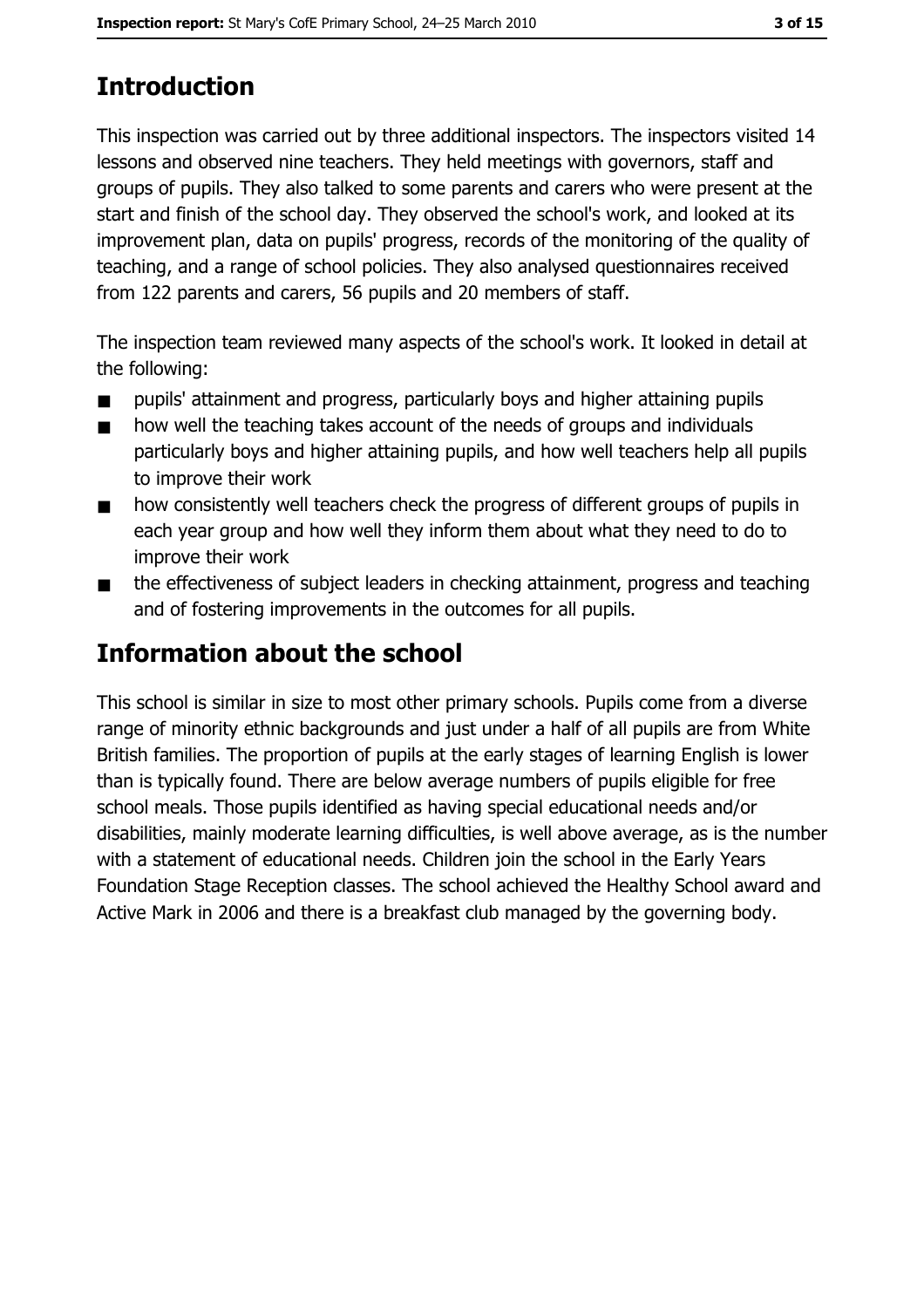## **Inspection judgements**

## Overall effectiveness: how good is the school?

#### The school's capacity for sustained improvement

## **Main findings**

The key strength of this outstanding and improving school is the exemplary pastoral care that it offers. By the time pupils leave in Year 6 they are confident, well-rounded young people, ready to play their full part in the world beyond school. One parent summed up the views of many when saying, 'St Mary's is an excellent school which nurtures the whole child.'

Many children join the Reception class with skills and abilities that are below those expected for their age. By the end of Year 6 standards have risen considerably. All pupils from the wide range of backgrounds and abilities at the school make good progress, to reach standards that are at, and sometimes above, the national average. Pupils' personal development is outstanding because they are encouraged to see their potential and are given the self-confidence to work hard and aim high. A very positive atmosphere permeates the school, relationships are exceptionally strong and this, together with excellent care, guidance and support, results in happy learners. All adults work together extremely well to ensure that all pupils, whatever their difficulties or disabilities, are able to take full advantage of all that the school has to offer. Pupils' joy of school is palpable and is evident in the ever improving attendance rate, which is above average.

Another special feature of the school is pupils' outstanding spiritual, moral, social and cultural development. This permeates all aspects of the school's work and supports pupils' excellent behaviour. Pupils have a high regard for both their classmates and for the adults who work with them. They display an enviable generosity of spirit, support a range of national and global charities and are always concerned to take care of the environment. Pupils feel extremely safe in the school due to secure safeguarding procedures and consistent and effective behaviour management.

Lessons are typified by enthusiasm, enjoyment, engagement and fun. Consequently, pupils are very well motivated, come to school ready to learn and are eager to contribute to lessons. Teachers mark books and set targets for improvement carefully and regularly. This, together with the recently introduced 'next steps' marking policy, ensures that the advice teachers give to pupils as to how to improve their work is very effective and most pupils are clear as to how to move forward in their learning. In a minority of lessons learning is held back because teachers do not always ensure that pupils are given sufficient time to work independently and to talk about their findings. Tasks set in these lessons do not provide maximum challenge for all pupils, particularly the more able.

One reason for the school's success is the drive and ambition of the headteacher, which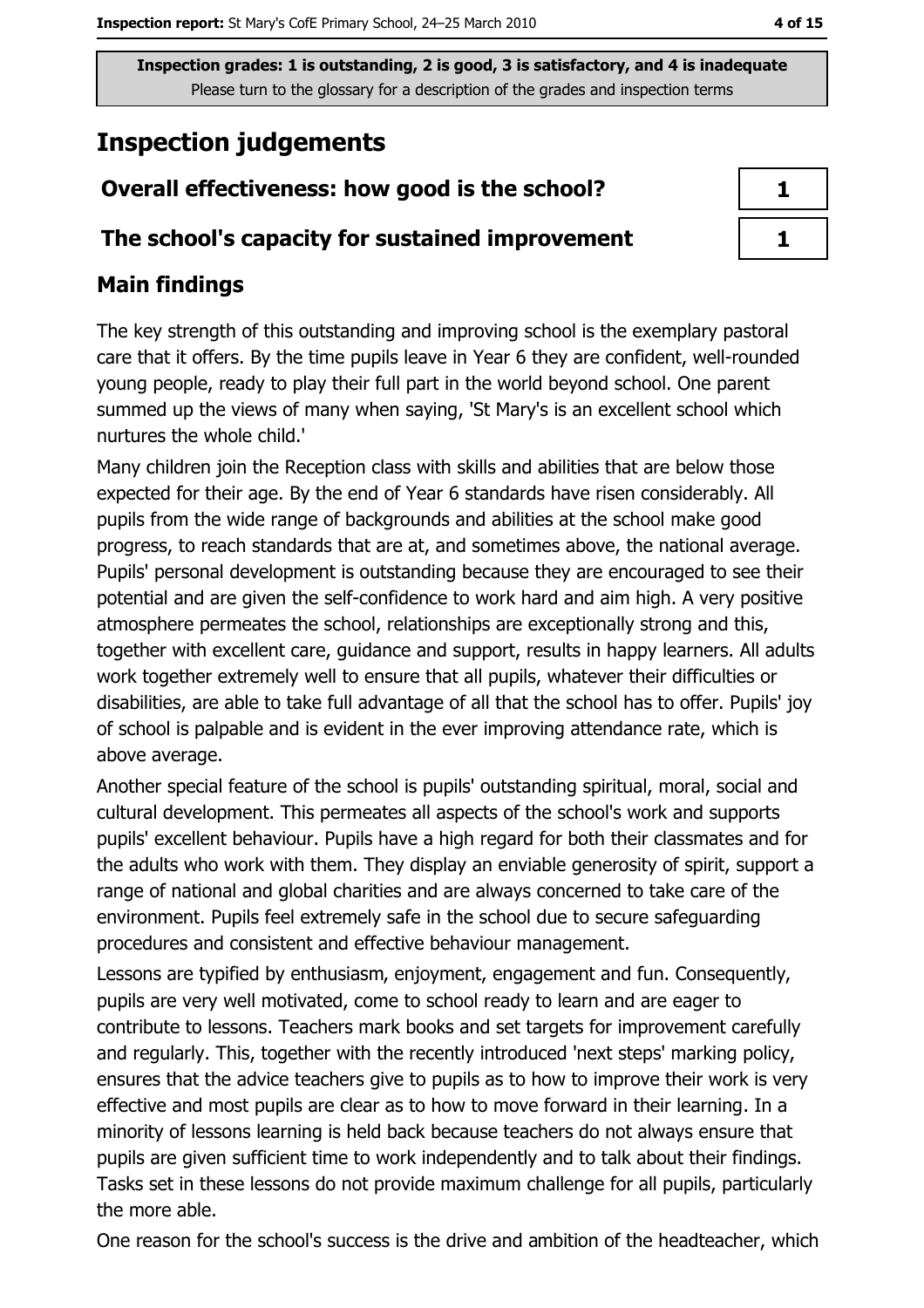is shared by all staff and governors. There is a corporate desire to provide the best for all pupils and a commitment to continue moving the school forward, building on its many strengths. There is a strong sense of teamwork and pride in what has already been achieved, coupled with a total absence of complacency. School self-evaluation is highly accurate. As a result, the school knows exactly what to do further to sustain its journey of excellence and this, together with the successful action leaders have taken to ensure improvement since the last inspection, means the capacity to improve further is outstanding.

## What does the school need to do to improve further?

- Build on current good practice to further increase the proportion of outstanding  $\blacksquare$ lessons in all year groups by:
- giving pupils more responsibility for their own learning by encouraging them to be  $\blacksquare$ more active and inquisitive in class
- ensuring that teachers consistently challenge and extend the learning of pupils of all  $\blacksquare$ abilities, particularly the more able.

## **Outcomes for individuals and groups of pupils**

Pupils greatly enjoy school, grow in confidence and develop very positive attitudes to learning, and the work seen by inspectors in lessons confirms the overall picture of good and improving progress. Progress is accelerating rapidly in English and is outstanding. Pupils achieve well overall because most teachers expect much of their pupils and explain complicated ideas well. In an outstanding literacy lesson in Year 3, pupils learned at an exceptional pace because of the imaginative and challenging task set, developing deep insights into the use of language through the use of role play to explore dialoque.

There is very little difference in the progress made by the various groups of pupils, because the school is very conscious of their individual needs. For example, the work is made interesting for boys and the school works very effectively to support pupils with special educational needs and/or disabilities and to challenge fully those who enter the school with particularly high levels of attainment.

Pupils enthusiastically and knowledgeably explain the value of adopting healthy lifestyles and the need for exercise. Their very well-developed understanding of right and wrong, and appreciation and enjoyment of the wonders of life around them, reflects the school's Christian ethos. Pupils have an excellent understanding for their age of how to be safe in the community. They eagerly take advantage of the many opportunities to participate in the community and are very well informed about other people's needs, particularly due to the school's strong links with schools in different environments to their own. Pupils relish responsibility and this is shown through the mature attitude of the school council, the use of playground buddies and their eager participation in imaginative and thought provoking acts of worship in school and in the parish church. Pupils develop impressive social and interpersonal skills and relish working

1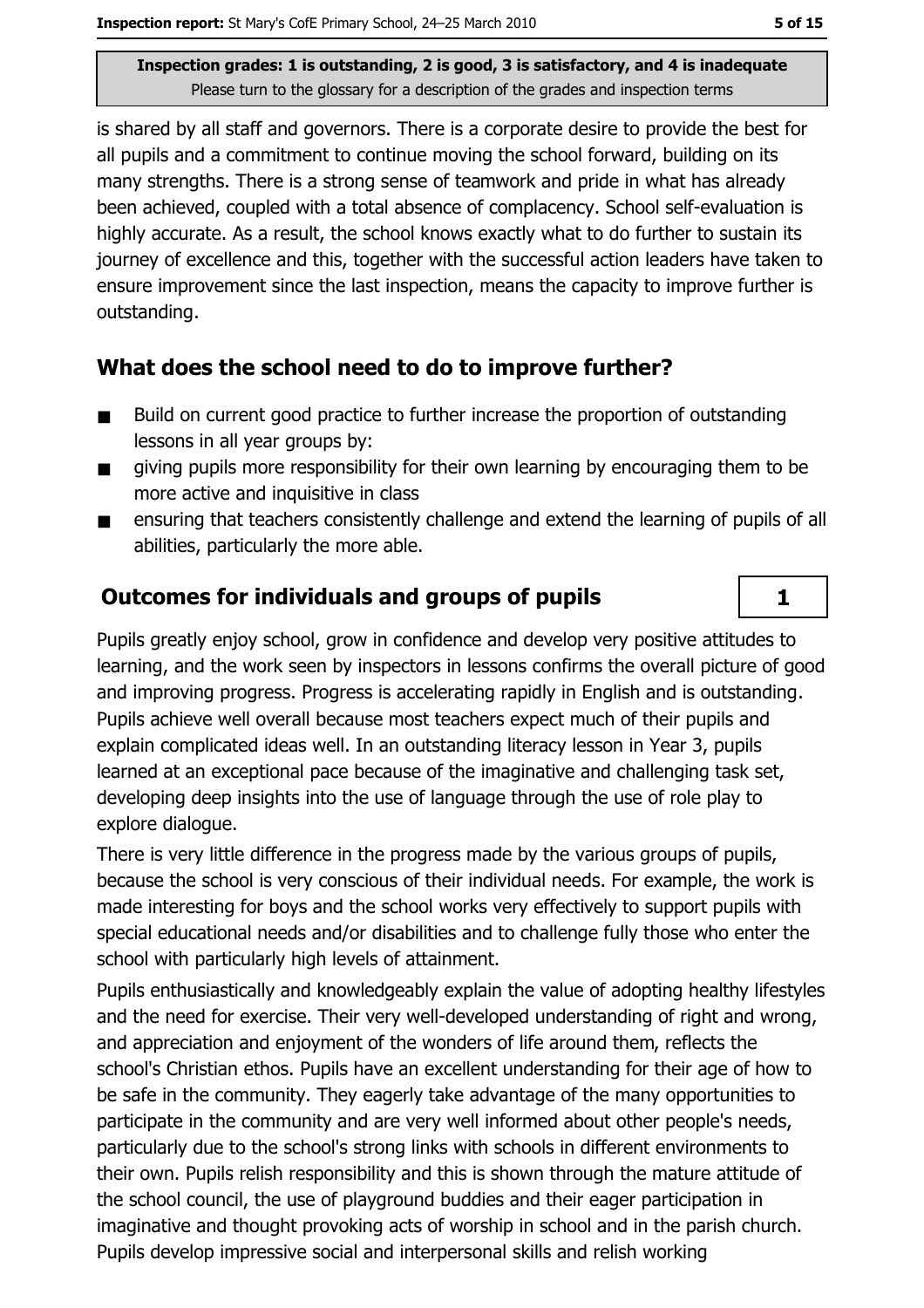collaboratively. This, together with secure and improving standards in the key skills in English and mathematics, means that they are well prepared for the next stages of their lives.

These are the grades for pupils' outcomes

| Pupils' achievement and the extent to which they enjoy their learning                                                     |                |
|---------------------------------------------------------------------------------------------------------------------------|----------------|
| Taking into account:<br>Pupils' attainment <sup>1</sup>                                                                   | 3              |
| The quality of pupils' learning and their progress                                                                        | $\overline{2}$ |
| The quality of learning for pupils with special educational needs and/or<br>disabilities and their progress               | $\overline{2}$ |
| The extent to which pupils feel safe                                                                                      |                |
| <b>Pupils' behaviour</b>                                                                                                  |                |
| The extent to which pupils adopt healthy lifestyles                                                                       |                |
| The extent to which pupils contribute to the school and wider community                                                   |                |
| The extent to which pupils develop workplace and other skills that will<br>contribute to their future economic well-being |                |
| Taking into account:<br>Pupils' attendance <sup>1</sup>                                                                   | 2              |
| The extent of pupils' spiritual, moral, social and cultural development                                                   |                |

## How effective is the provision?

The carefully planned curriculum contributes strongly to pupils' learning because their interests are very well met. The curriculum strongly supports pupils' personal development through very effective personal, social and health education, and there is an excellent focus on using visits to widen pupils' life experiences. One pupil spoke for many when saying '... it is like one big family here.' In particular, religious education, the arts and music are very well promoted. The school plans carefully to ensure strong links between subjects and also ensures that planning for different abilities is increasingly sharp. Parents agree that children are looked after very well. Induction programmes are outstanding for those who arrive throughout the year and those starting in the Reception class. Child protection procedures are rigorous and the care for vulnerable pupils is outstanding. Excellent links with specialists help pupils with their learning, social

The grades for attainment and attendance are: 1 is high; 2 is above average; 3 is broadly average; and 4 is low.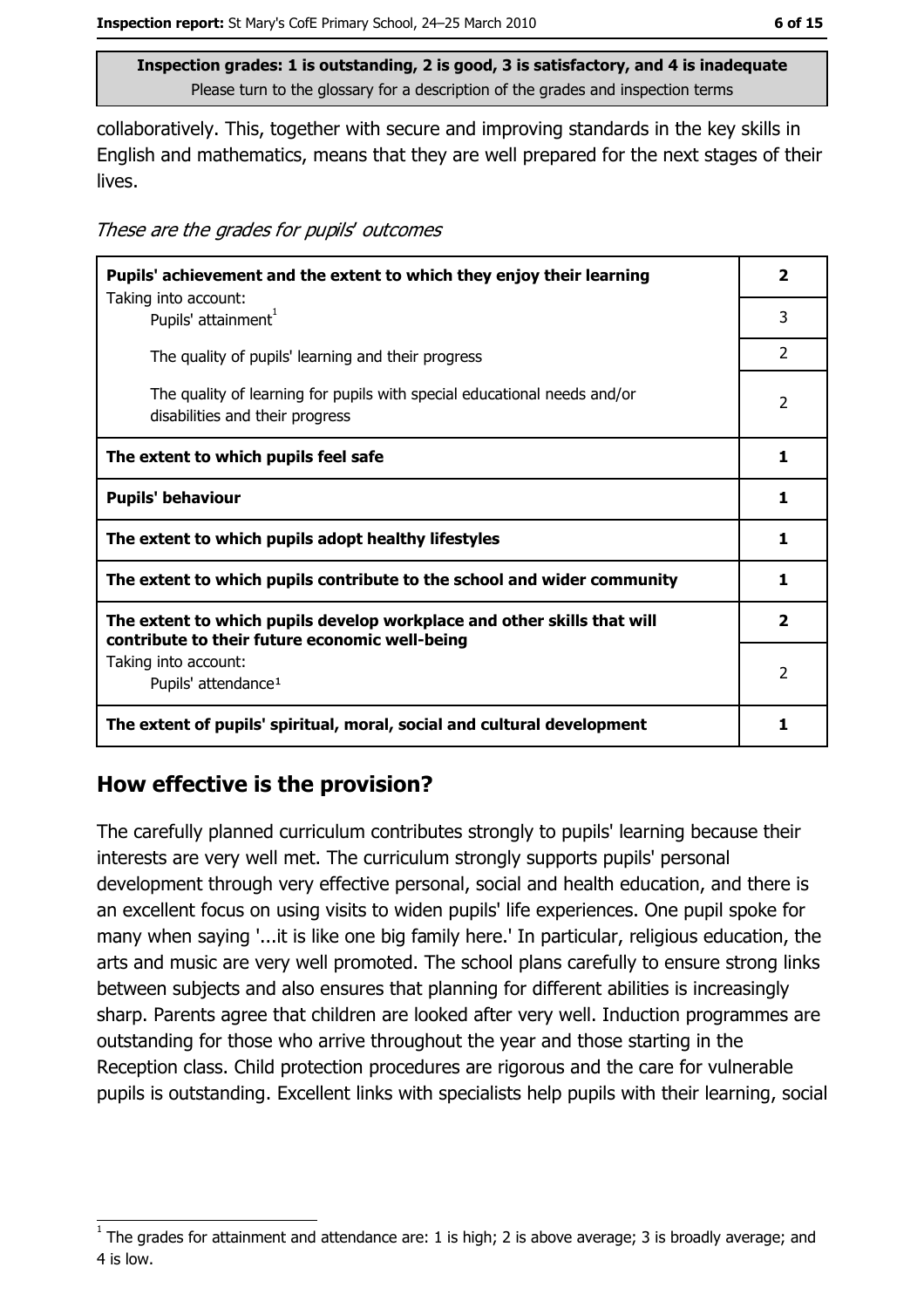skills and emotional development. Support for pupils with special educational needs and/or disabilities is especially strong and helps them to make similar progress to their peers.

Typically, lessons are fast-paced and fun. Teaching is lively, tasks and concepts are clearly explained, and activities are carefully designed to challenge the pupils to learn at a swift pace. Adults ask perceptive questions and these help pupils to think and use more varied vocabulary in their answers. Effective use of 'talking partners', drama, role play and letter and sounds (phonics) activities help pupils make rapid progress in their speaking and writing. Teaching falls short of outstanding where opportunities are missed to challenge pupils through active learning that is matched carefully to their abilities. In these lessons teachers sometimes talk too much, which limits the time that pupils are actively and independently learning. This results in slower progress and less time for pupils to articulate what they have learnt. The school has set up thorough systems to check on pupils' progress and these are used well to ensure that none are in danger of falling behind and to enable teachers to consistently set the next steps for each pupil's learning. Pupils are growing in confidence as to how to improve their work.

| The quality of teaching                                                                                    |  |
|------------------------------------------------------------------------------------------------------------|--|
| Taking into account:<br>The use of assessment to support learning                                          |  |
| The extent to which the curriculum meets pupils' needs, including, where<br>relevant, through partnerships |  |
| The effectiveness of care, guidance and support                                                            |  |

These are the grades for the quality of provision

#### How effective are leadership and management?

Strong and clear sighted leadership and management are at the heart of the school's success. The highly effective headteacher works tenaciously to improve pupils' educational opportunities. She communicates her high expectations convincingly to staff so that all have a shared sense of direction and feel part of a successful team. Leaders check the school's performance rigorously, offer constructive advice and training and use their highly effective teachers very well to extend and share good practice. In this way, the quality of teaching and learning is constantly improving. Teamwork is strong, staff morale is high and pupils' progress is accelerating. Consequently a climate has been created where everyone is trying hard to make the school even better. Members of the senior leadership team and the subject leaders fulfil their responsibilities very well and there is a determination from staff at all levels to sustain and build upon the many gains of recent years. The school promotes complete equality for all pupils through its sophisticated monitoring and exemplary support.

The governing body fulfils all legal requirements and gives good attention to the welfare of pupils and staff with all safeguarding arrangements found to be effective at the time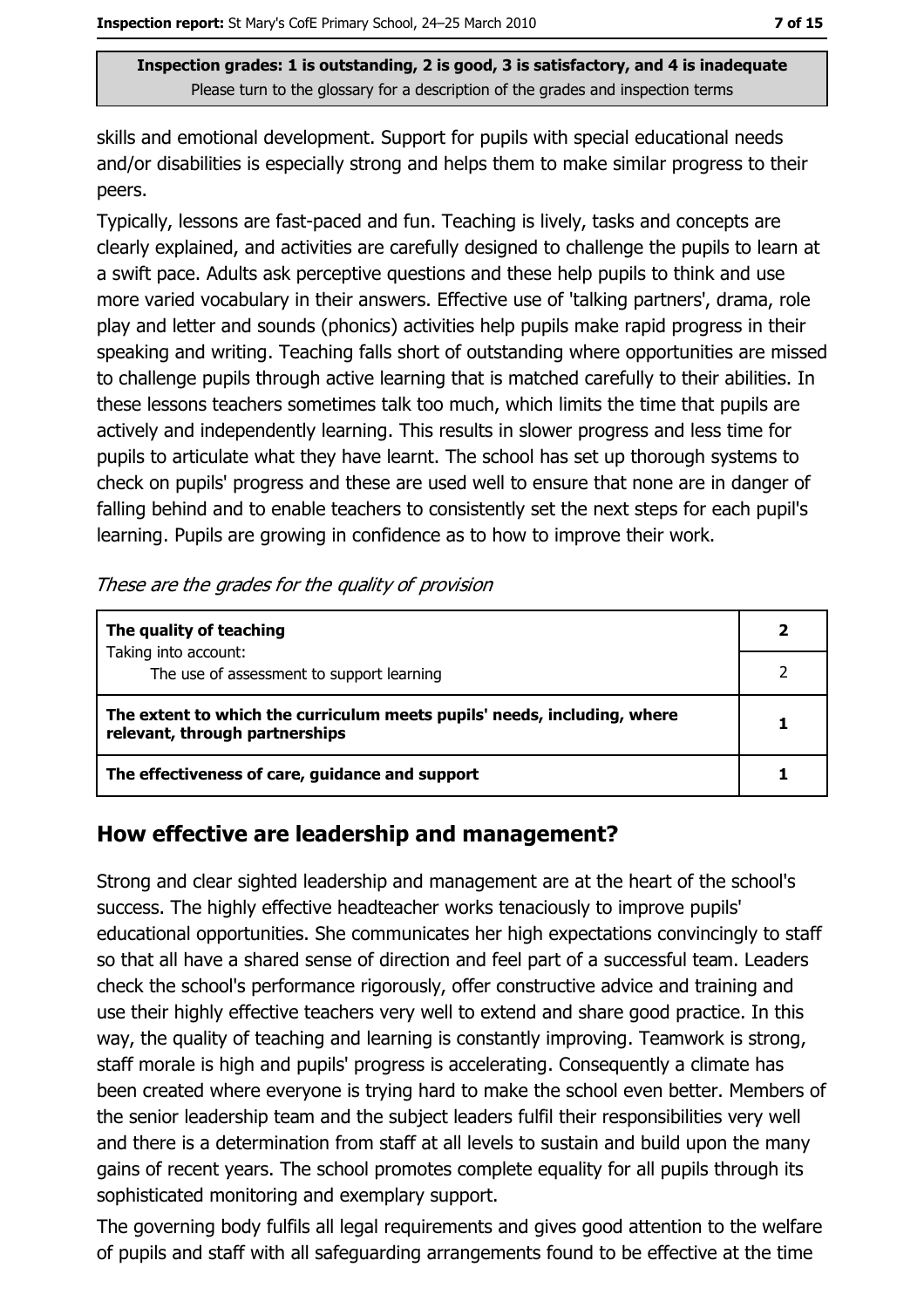of the inspection. It holds the school to account well for its work but has yet to develop robust systems for evaluating the effectiveness of its work. A particular strength of school leaders is the exemplary way in which they have involved members of the diverse local community groups as well as national and international visits and visitors to ensure that pupils are developing into caring citizens who respect and value the views of others. As a result, a set of common, shared values is embedded in every child and so community cohesion is outstanding.

These are the grades for leadership and management

| The effectiveness of leadership and management in embedding ambition and<br>driving improvement                                                                     | 1                       |
|---------------------------------------------------------------------------------------------------------------------------------------------------------------------|-------------------------|
| Taking into account:<br>The leadership and management of teaching and learning                                                                                      |                         |
| The effectiveness of the governing body in challenging and supporting the<br>school so that weaknesses are tackled decisively and statutory responsibilities<br>met | 2                       |
| The effectiveness of the school's engagement with parents and carers                                                                                                | 1                       |
| The effectiveness of partnerships in promoting learning and well-being                                                                                              | 1                       |
| The effectiveness with which the school promotes equality of opportunity and<br>tackles discrimination                                                              | 1                       |
| The effectiveness of safeguarding procedures                                                                                                                        | $\overline{\mathbf{2}}$ |
| The effectiveness with which the school promotes community cohesion                                                                                                 | 1                       |
| The effectiveness with which the school deploys resources to achieve<br>value for money                                                                             |                         |

## **Early Years Foundation Stage**

Good provision for the Reception classes enables children to achieve well and develop a good level of independence. Children love coming to school and parents and carers are very appreciative of the good start that their children receive in the Early Years Foundation Stage. Staff have created a safe, attractive environment in which the needs of all children are well met. Teaching is good and so children make good progress from their differing starting points. This is because a team of well-qualified adults support the children skilfully by asking focused questions to develop their understanding. There is a good balance of activities led by adults and those from which children can choose. Children are developing excellent social skills because they are making choices and fostering independence through working with others.

All adults make observations of children and carefully assess their learning. However, this information is not always used rigorously enough to ensure that next steps in learning are sharply focused. By the end of their Reception Year most children are working securely towards the standards expected for their age in most areas. The Early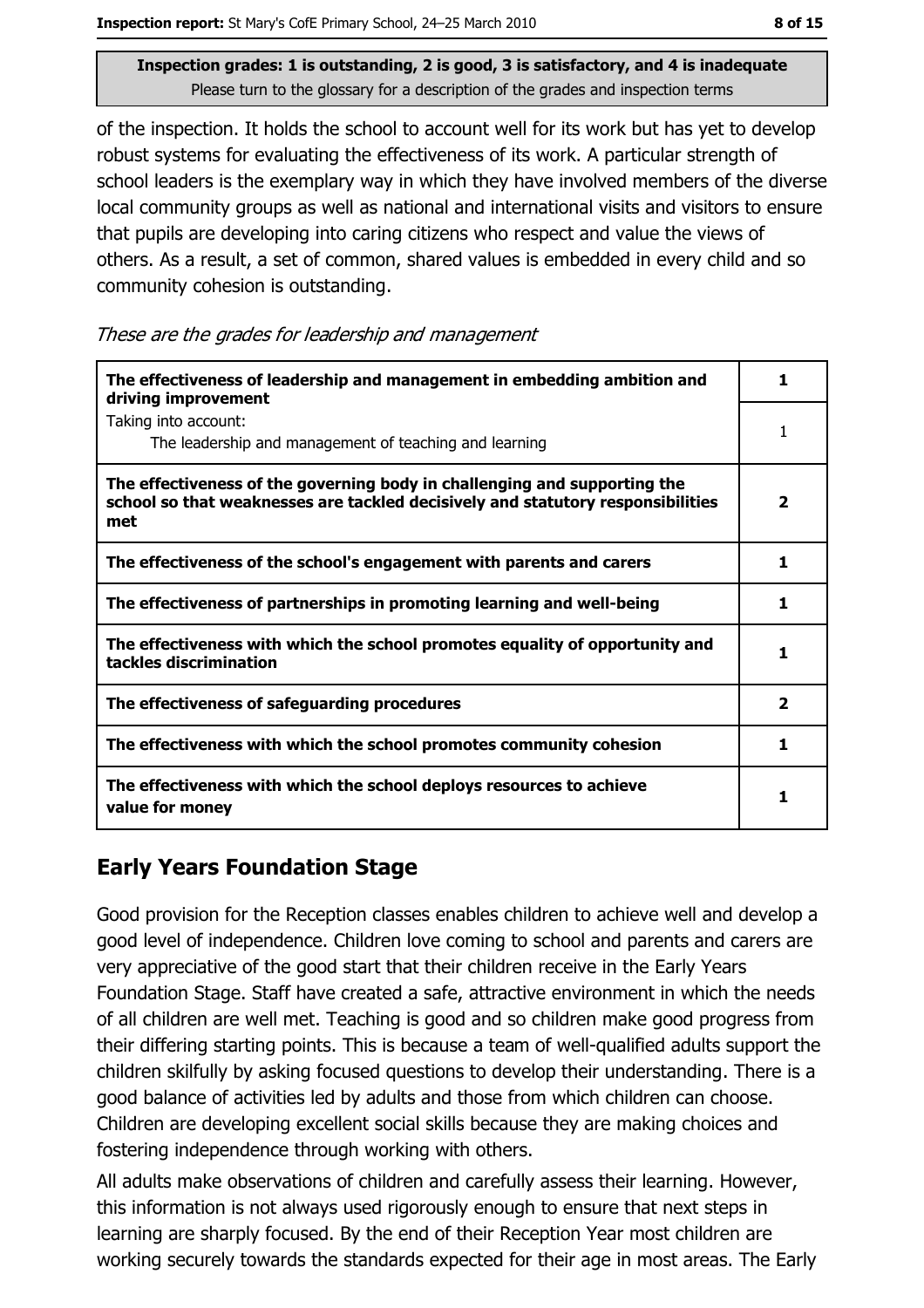Years Foundation Stage leader provides good leadership to her team. She has a very secure understanding of the Early Years curriculum and constantly reviews her practice to ensure that all children receive high quality care and support.

These are the grades for the Early Years Foundation Stage

| <b>Overall effectiveness of the Early Years Foundation Stage</b>                             |                |
|----------------------------------------------------------------------------------------------|----------------|
| Taking into account:                                                                         |                |
| Outcomes for children in the Early Years Foundation Stage                                    |                |
| The quality of provision in the Early Years Foundation Stage                                 |                |
| The effectiveness of leadership and management of the Early Years<br><b>Foundation Stage</b> | $\overline{2}$ |

#### **Views of parents and carers**

The school and its headteacher clearly eniov the confidence and support of those parents who returned the questionnaire. Far more questionnaires were returned than is typical of a school of this size. A large number of individual comments reflected the very good quality of care, support and quidance given to pupils, particularly to those with special educational needs and/or disabilities, and the strong personal development reached by pupils. The inspectors agree with these views. A very small minority of parents raised concerns regarding instances of slow progress of some pupils. Inspectors found progress to be improving rapidly, is at least good and is often outstanding. The small number of constructive parental concerns were shared and discussed with the headteacher.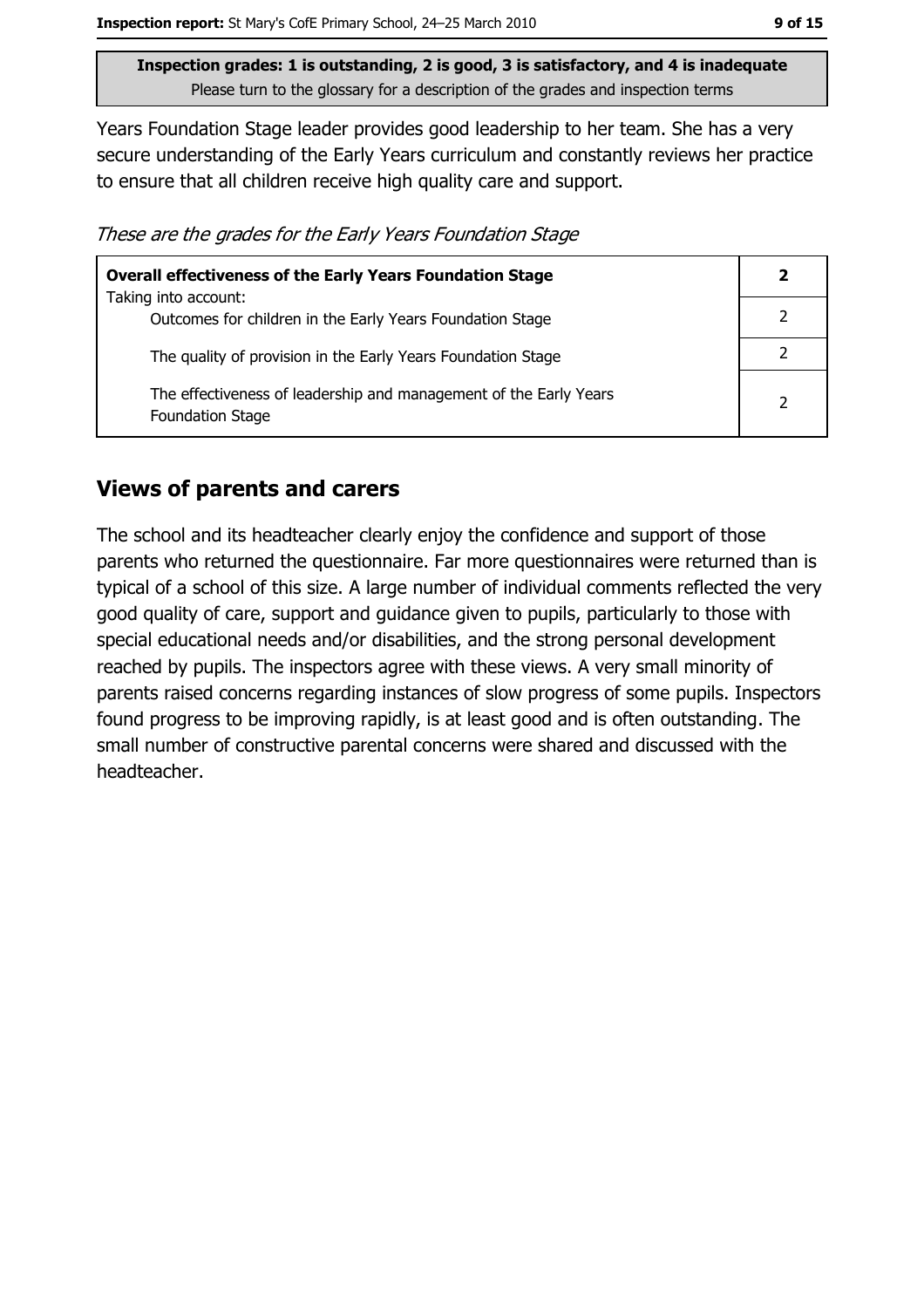#### Responses from parents and carers to Ofsted's questionnaire

Ofsted invited all the registered parents and carers of pupils registered at St Mary's CofE Primary School to complete a questionnaire about their views of the school.

In the questionnaire, parents and carers were asked to record how strongly they agreed with 13 statements about the school.

The inspection team received 122 completed questionnaires by the end of the on-site inspection. In total, there are 207 pupils registered at the school.

| <b>Statements</b>                                                                                                                                                                                                                                       | <b>Strongly</b><br><b>Agree</b> |               | <b>Agree</b> |               | <b>Disagree</b> |                | <b>Strongly</b><br>disagree |                |
|---------------------------------------------------------------------------------------------------------------------------------------------------------------------------------------------------------------------------------------------------------|---------------------------------|---------------|--------------|---------------|-----------------|----------------|-----------------------------|----------------|
|                                                                                                                                                                                                                                                         | <b>Total</b>                    | $\frac{1}{2}$ | <b>Total</b> | $\frac{0}{0}$ | <b>Total</b>    | $\frac{1}{2}$  | <b>Total</b>                | $\frac{1}{2}$  |
| My child enjoys school                                                                                                                                                                                                                                  | 67                              | 55            | 54           | 44            | 1               | $\mathbf{1}$   | $\Omega$                    | $\mathbf 0$    |
| The school keeps my child<br>safe                                                                                                                                                                                                                       | 70                              | 57            | 52           | 43            | 0               | 0              | 0                           | $\mathbf 0$    |
| The school informs me<br>about my child's progress                                                                                                                                                                                                      | 48                              | 39            | 67           | 55            | 7               | 6              | 0                           | $\mathbf 0$    |
| My child is making enough<br>progress at this school                                                                                                                                                                                                    | 45                              | 37            | 65           | 53            | 11              | 9              | 0                           | 0              |
| The teaching is good at this<br>school                                                                                                                                                                                                                  | 53                              | 43            | 66           | 54            | $\mathbf{1}$    | $\mathbf{1}$   | 0                           | 0              |
| The school helps me to<br>support my child's learning                                                                                                                                                                                                   | 54                              | 44            | 59           | 48            | $\overline{7}$  | 6              | 0                           | 0              |
| The school helps my child to<br>have a healthy lifestyle                                                                                                                                                                                                | 51                              | 42            | 69           | 57            | $\overline{2}$  | $\overline{2}$ | 0                           | $\mathbf 0$    |
| The school makes sure that<br>my child is well prepared for<br>the future (for example<br>changing year group,<br>changing school, and for<br>children who are finishing<br>school, entering further or<br>higher education, or<br>entering employment) | 43                              | 35            | 68           | 56            | 5               | 4              | $\overline{2}$              | $\overline{2}$ |
| The school meets my child's<br>particular needs                                                                                                                                                                                                         | 47                              | 39            | 60           | 49            | 11              | 9              | $\mathbf{1}$                | $\mathbf{1}$   |
| The school deals effectively<br>with unacceptable behaviour                                                                                                                                                                                             | 52                              | 43            | 62           | 51            | $\overline{4}$  | 3              | $\overline{2}$              | $\overline{2}$ |
| The school takes account of<br>my suggestions and<br>concerns                                                                                                                                                                                           | 43                              | 35            | 70           | 57            | 5               | 4              | $\mathbf{1}$                | 0              |
| The school is led and<br>managed effectively                                                                                                                                                                                                            | 61                              | 50            | 57           | 47            | $\overline{2}$  | $\overline{2}$ | $\mathbf{1}$                | $\mathbf{1}$   |
| Overall, I am happy with my<br>child's experience at this<br>school                                                                                                                                                                                     | 65                              | 53            | 53           | 43            | $\overline{2}$  | $\overline{2}$ | $\mathbf{1}$                | $\mathbf{1}$   |

The table above summarises the responses that parents and carers made to each statement. The percentages indicate the proportion of parents and carers giving that response out of the total number of completed questionnaires. Where one or more parents and carers chose not to answer a particular question, the percentages will not add up to 100%.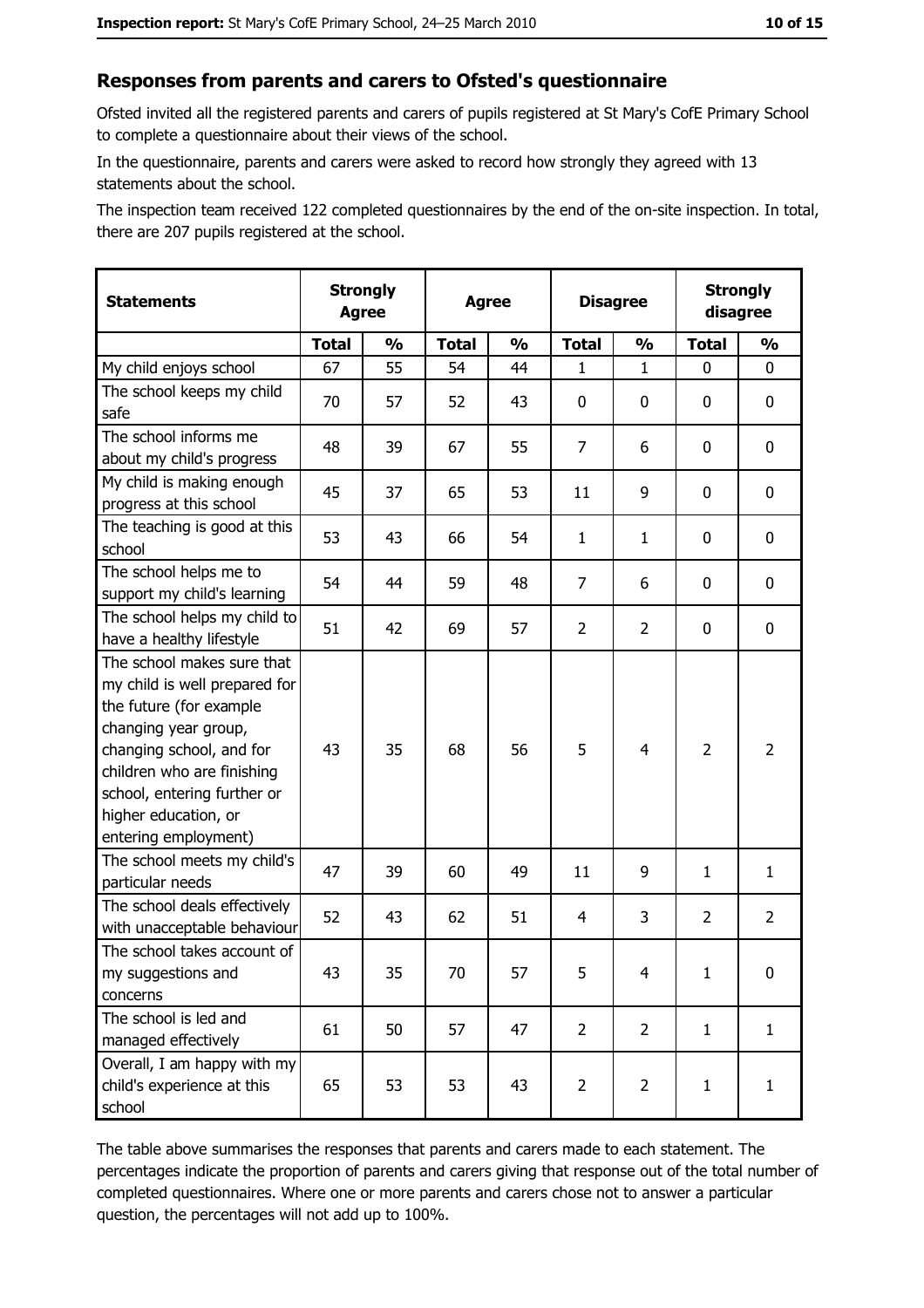# Glossary

| Grade   | <b>Judgement</b> | <b>Description</b>                                                                                                                                                                                                               |
|---------|------------------|----------------------------------------------------------------------------------------------------------------------------------------------------------------------------------------------------------------------------------|
| Grade 1 | Outstanding      | These features are highly effective. An oustanding<br>school provides exceptionally well for its pupils' needs.                                                                                                                  |
| Grade 2 | Good             | These are very positive features of a school. A school<br>that is good is serving its pupils well.                                                                                                                               |
| Grade 3 | Satisfactory     | These features are of reasonable quality. A satisfactory<br>school is providing adequately for its pupils.                                                                                                                       |
| Grade 4 | Inadequate       | These features are not of an acceptable standard. An<br>inadequate school needs to make significant<br>improvement in order to meet the needs of its pupils.<br>Ofsted inspectors will make further visits until it<br>improves. |

## What inspection judgements mean

## Overall effectiveness of schools inspected between September 2007 and July 2008

|                       | Overall effectiveness judgement (percentage of<br>schools) |      |                     |                   |
|-----------------------|------------------------------------------------------------|------|---------------------|-------------------|
| <b>Type of school</b> | <b>Outstanding</b>                                         | Good | <b>Satisfactory</b> | <b>Inadequate</b> |
| Nursery schools       | 39                                                         | 58   | 3                   | 0                 |
| Primary schools       | 13                                                         | 50   | 33                  | 4                 |
| Secondary schools     | 17                                                         | 40   | 34                  | 9                 |
| Sixth forms           | 18                                                         | 43   | 37                  | $\overline{2}$    |
| Special schools       | 26                                                         | 54   | 18                  | $\overline{2}$    |
| Pupil referral units  | 7                                                          | 55   | 30                  | 7                 |
| All schools           | 15                                                         | 49   | 32                  | 5                 |

New school inspection arrangements were introduced on 1 September 2009. This means that inspectors now make some additional judgements that were not made previously.

The data in the table above were reported in The Annual Report of Her Majesty's Chief Inspector of Education, Children's Services and Skills 2007/08.

Percentages are rounded and do not always add exactly to 100. Secondary school figures include those that have sixth forms, and sixth form figures include only the data specifically for sixth form inspection judgements.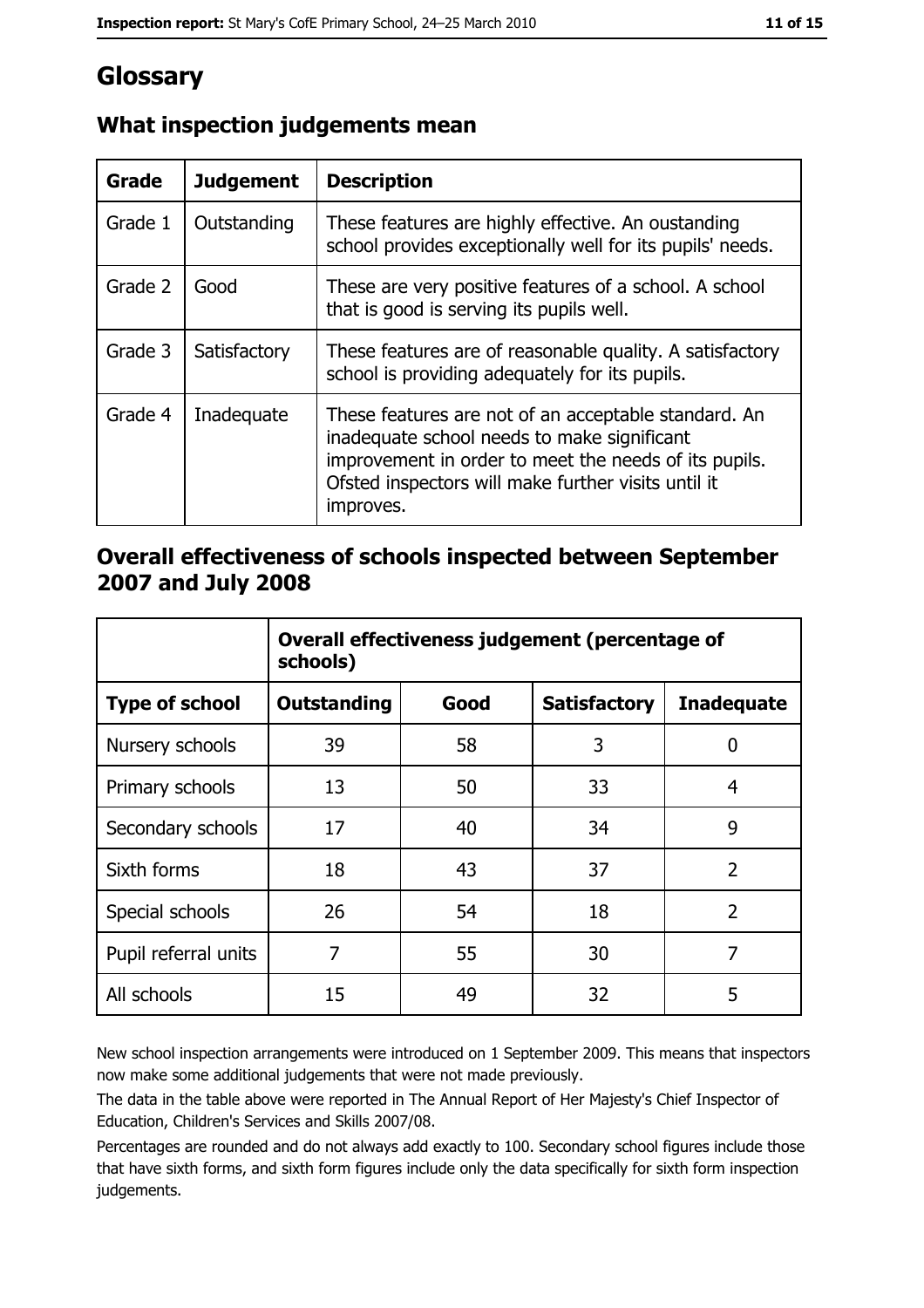# **Common terminology used by inspectors**

| Achievement:                  | the progress and success of a pupil in<br>their learning, development or training.                                                                                                                                                                                                                           |
|-------------------------------|--------------------------------------------------------------------------------------------------------------------------------------------------------------------------------------------------------------------------------------------------------------------------------------------------------------|
| Attainment:                   | the standard of the pupils' work shown by<br>test and examination results and in<br>lessons.                                                                                                                                                                                                                 |
| Capacity to improve:          | the proven ability of the school to<br>continue improving. Inspectors base this<br>judgement on what the school has<br>accomplished so far and on the quality of<br>its systems to maintain improvement.                                                                                                     |
| Leadership and management:    | the contribution of all the staff with<br>responsibilities, not just the headteacher,<br>to identifying priorities, directing and<br>motivating staff and running the school.                                                                                                                                |
| Learning:                     | how well pupils acquire knowledge,<br>develop their understanding, learn and<br>practise skills and are developing their<br>competence as learners.                                                                                                                                                          |
| <b>Overall effectiveness:</b> | inspectors form a judgement on a school's<br>overall effectiveness based on the findings<br>from their inspection of the school. The<br>following judgements, in particular,<br>influence what the overall effectiveness<br>judgement will be.                                                               |
|                               | The school's capacity for sustained<br>improvement.<br>Outcomes for individuals and groups<br>of pupils.<br>The quality of teaching.<br>The extent to which the curriculum<br>meets pupil's needs, including where<br>relevant, through partnerships.<br>The effectiveness of care, guidance<br>and support. |
| Progress:                     | the rate at which pupils are learning in<br>lessons and over longer periods of time. It<br>is often measured by comparing the<br>pupils' attainment at the end of a key<br>stage with their attainment when they<br>started.                                                                                 |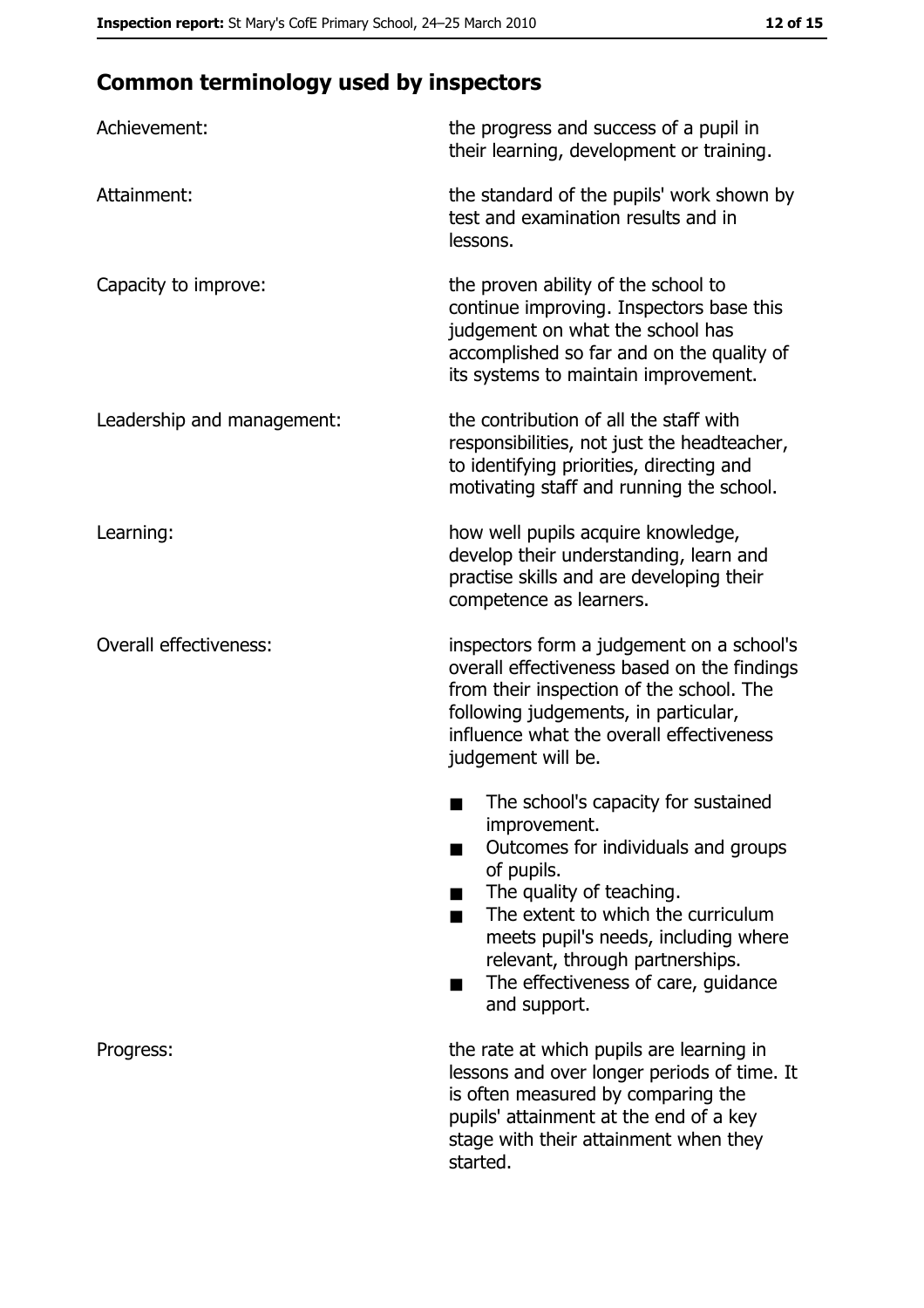This letter is provided for the school, parents and carers to share with their children. It describes Ofsted's main findings from the inspection of their school.



This letter is provided for the school, parents and

carers to share with their children. It describes Ofsted's

main findings from the inspection of their school.

26 March 2010

Dear Pupils,

Inspection of St Mary's CofE Primary School, Barnet EN4 8SR

Thank you all for the warm welcome you gave to us when we visited your school recently. What a lovely two days we had. We enjoyed meeting and talking to you. St Mary's CofE Primary School is an outstanding school and you are right to be proud of it. Here are some of the really good things we found out about it.

- You behave impeccably around the school and in your classes and you look after  $\blacksquare$ each other so well.
- You relish working in groups and helping each other to learn and you readily help  $\blacksquare$ your classmates when they find things difficult.
- You make good progress as you move through the school and your achievement is  $\blacksquare$ getting better all the time. This is because your teachers teach you well and you also work very hard.
- Your teachers and teaching assistants take excellent care of you. You told us they  $\blacksquare$ make sure that everyone feels safe and secure. They also give you a lot of advice about how you can improve your work.
- Your headteacher and all your other teachers know exactly how to make sure that  $\blacksquare$ your school continues to be outstanding

Even in outstanding schools, there are ways of improving.

 $\blacksquare$ To help you to do even better, we have asked your school to make sure that you are able to learn more things on your own and the work that is planned for you is not too easy or too hard, but always just at the right level of challenge

You must continue to work hard and keep helping your teachers to make sure that St Mary's CofE Primary continues to be an outstanding school in which to learn. I send you my best wishes for the future.

Yours sincerely Michael Merchant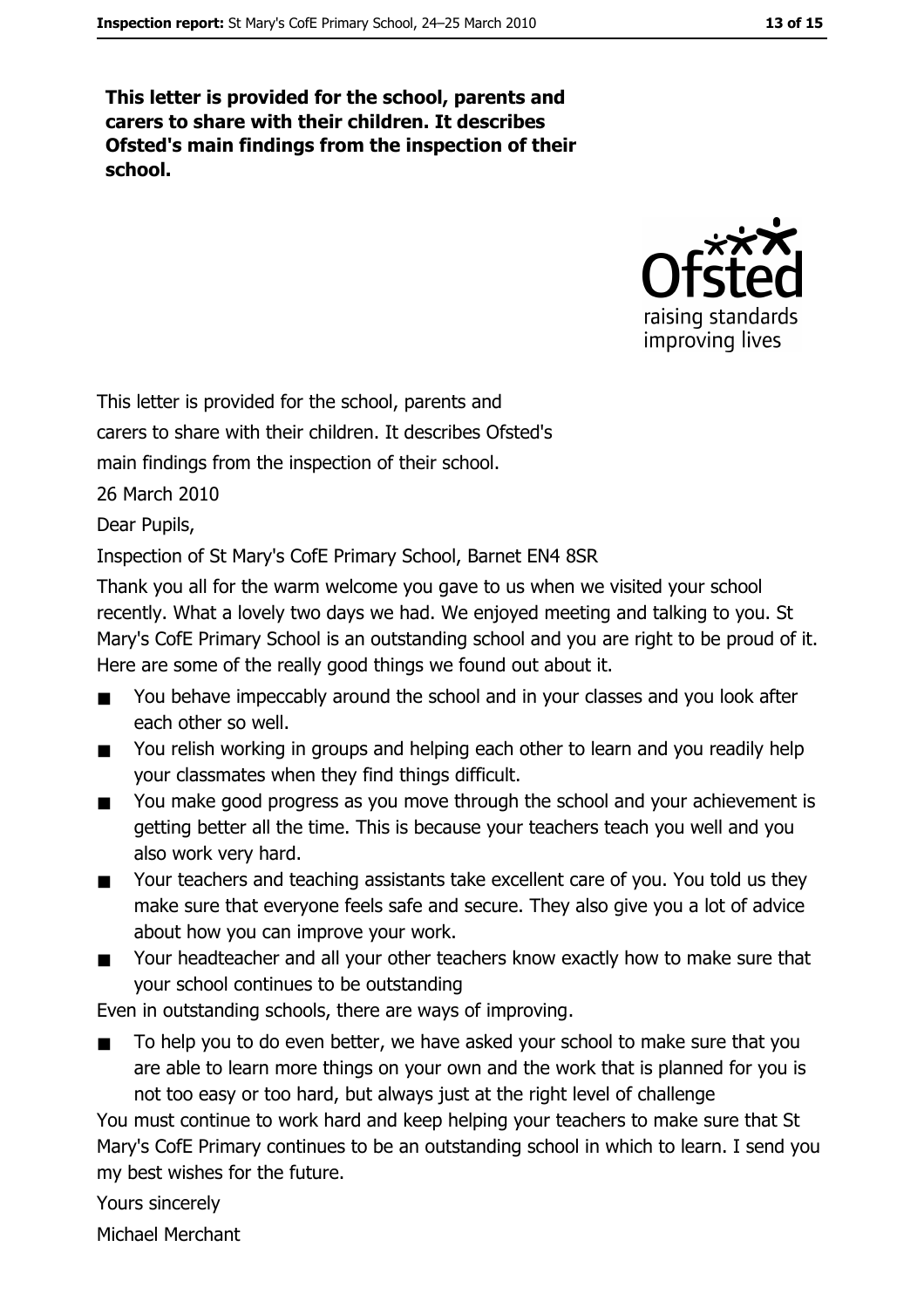Lead inspector